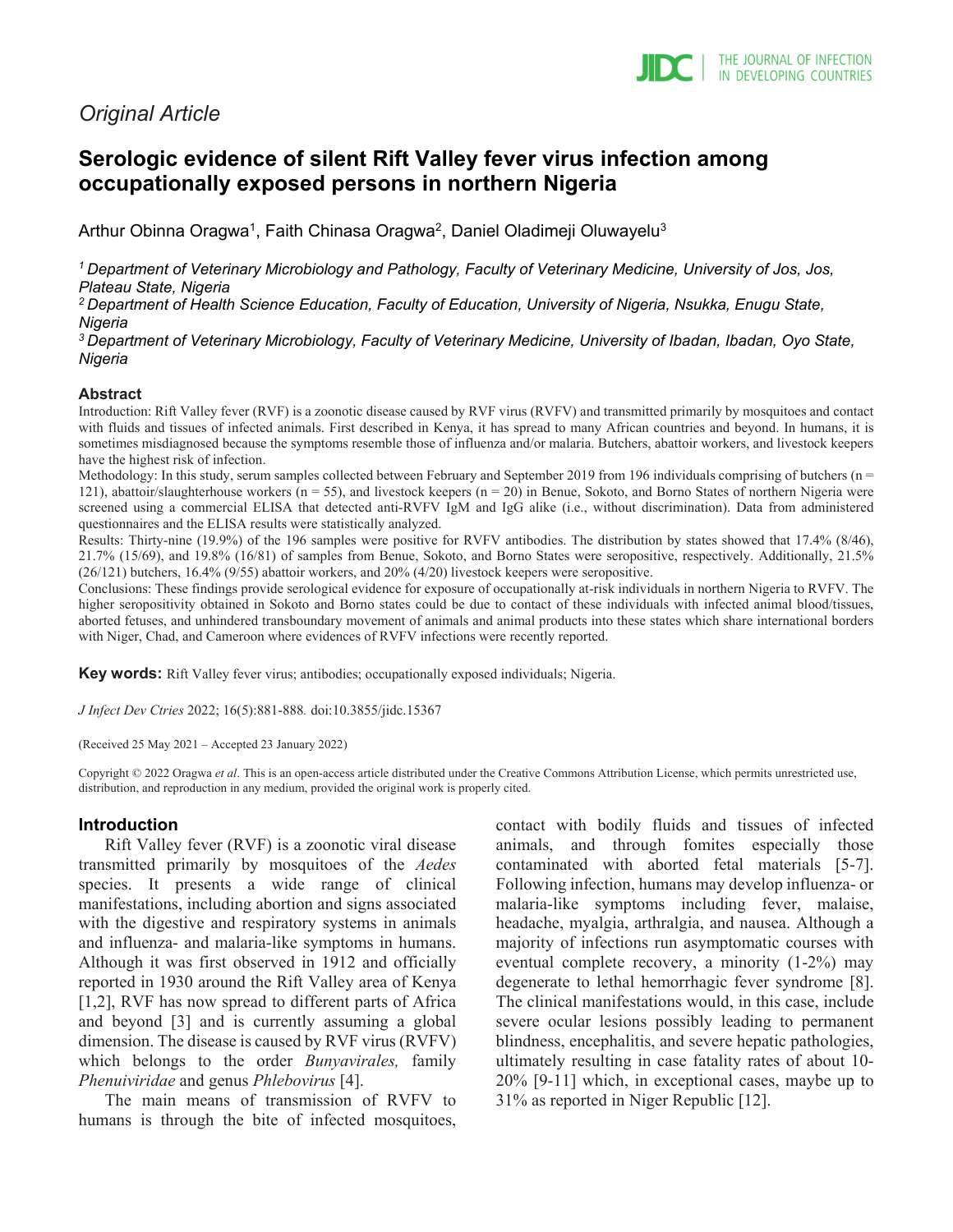The human populations at highest risk of RVFV infection are the occupationally exposed individuals including livestock keepers and traders, veterinarians, butchers, abattoir/slaughter-house workers, and people living around ranches, grazing fields, and livestock markets [13-16]. Specifically, butchers and other abattoir workers who are regularly exposed to animal blood and tissues are at higher risk of exposure to the virus [17]. They easily get infected through cuts from knives when butchering and processing infected animals and through inhalation of aerosols generated during these processes. Some butchers slaughter and manually process large numbers of livestock carcasses without proper protective equipment [18,19].

In Nigeria, RVF was first reported in 1959 by Ferguson in Merino sheep imported from South Africa [20]. Afterwards, the virus was isolated by Lee (1979) from *Culicoides* midges and *Culex antennatus* mosquitoes [21]. Subsequent studies provided evidence of RVFV infection in both human and livestock populations in the country [13,15,16,22-28]. Specifically, Tomori [23] screened human blood samples, most of which were archived samples collected during an investigation of a suspected viral disease outbreak in 1969-1978 and reported 6.6% RVFV seropositivity, while Opayele *et al.* [13] screened livestock handlers in Ibadan, southwestern<br>Nigeria in 2016-2017, and obtained 5.3% Nigeria in 2016-2017, and obtained 5.3% seropositivity. In addition, Bukbuk *et al.* [27] reported 14.1% RVFV seropositivity among hospital patients in Borno state, northern Nigeria. Among domestic animals, Olaleye *et al.* [24] reported 11.5% seropositivity. Moreover, Anejo-Okopi *et al.* [26] and Alhaji *et al*. [28] obtained similar seroprevalence rates of 11.0% and 11.3%, respectively among domestic ruminants slaughtered in Jos abattoir, north-central Nigeria, and cattle in nomadic pastoral communities of Niger state, north-central Nigeria. However, there has not been enough research done in the last two decades to establish the current status of the disease in the country, especially in the human population, nor have clinical outbreaks of the disease been reported. Meanwhile, there has been significant trans-border movement of livestock between Nigeria and neighboring countries, some of which have recorded intermittent outbreaks of RVF and/or its seroprevalence among both human and animal populations [12,29-36].

This study was therefore designed to investigate the level of exposure to RVFV of occupationally at-risk humans including butchers, abattoir/slaughterhouse workers, and livestock keepers in three states of northern Nigeria.

## **Methodology**

## *Study design, locations, and population*

The study was cross-sectional, and three states, representing two vegetation zones and three geopolitical regions of northern Nigeria, namely: Benue (Guinea Savannah, North Central), Sokoto (Sudan Savannah, North West), and Borno (Sudan Savannah, North East), were purposively selected. Within each of the states, specific location(s) were also purposively selected as follows: Benue State - Oracle Farms (7º 42' 12.9" N,  $8^{\circ}$  28' 4.0" E) and Wurukun slaughter slab (7 $^{\circ}$ 44' 2.1" N, 8º 32' 50.1" E), Sokoto State - Sokoto abattoir (13º 04' 14.0" N, 5º 13' 26.0" E), and Borno State - Maiduguri abattoir (11º 51' 31.4" N, 13º 10' 42.7" E). The target populations were butchers, abattoir/slaughterhouse workers, and livestock keepers in the three states.

## *Sample and data collection*

Blood samples (5 mL each) were collected between February and September 2019 from 196 consenting individuals from the three states as follows: Benue  $(n =$ 46), Sokoto ( $n = 69$ ), and Borno ( $n = 81$ ). The blood samples were allowed to clot and sera, separated into sterile cryovials, were stored temporarily at 20 ºC or - 80 ºC before being transported to the National Veterinary Research Institute, Vom, Plateau State where they were stored at -80 ºC until analyzed. The study participants were also interviewed using a structured questionnaire at the time of blood sample collection. Apart from socio-demographic data, the questionnaire also contained information about their level of exposure to mosquito bites and frequency of experience of fever and malaria-like symptoms in the past few years. Other perceived risk factors and indicators of RVFV infection considered include participants' occupations, their highest level of education, presence (or otherwise) of domestic ruminants around their residences, and the responses of their malaria-like symptoms to anti-malarial treatments, and the outcomes of their malaria parasite tests.

# *RVFV competitive ELISA*

Serological analysis of all serum samples was performed using a competitive ELISA (ID Screen® Rift Valley Fever Competition Multi-species ELISA, IDvet, Grabels, France), which detects antibodies (both IgG and IgM without discrimination) directed against the RVFV nucleoprotein in plasma or sera, according to the manufacturer's instructions. According to the manufacturer, validation tests for the ELISA showed that it has a sensitivity of 91-100% and specificity of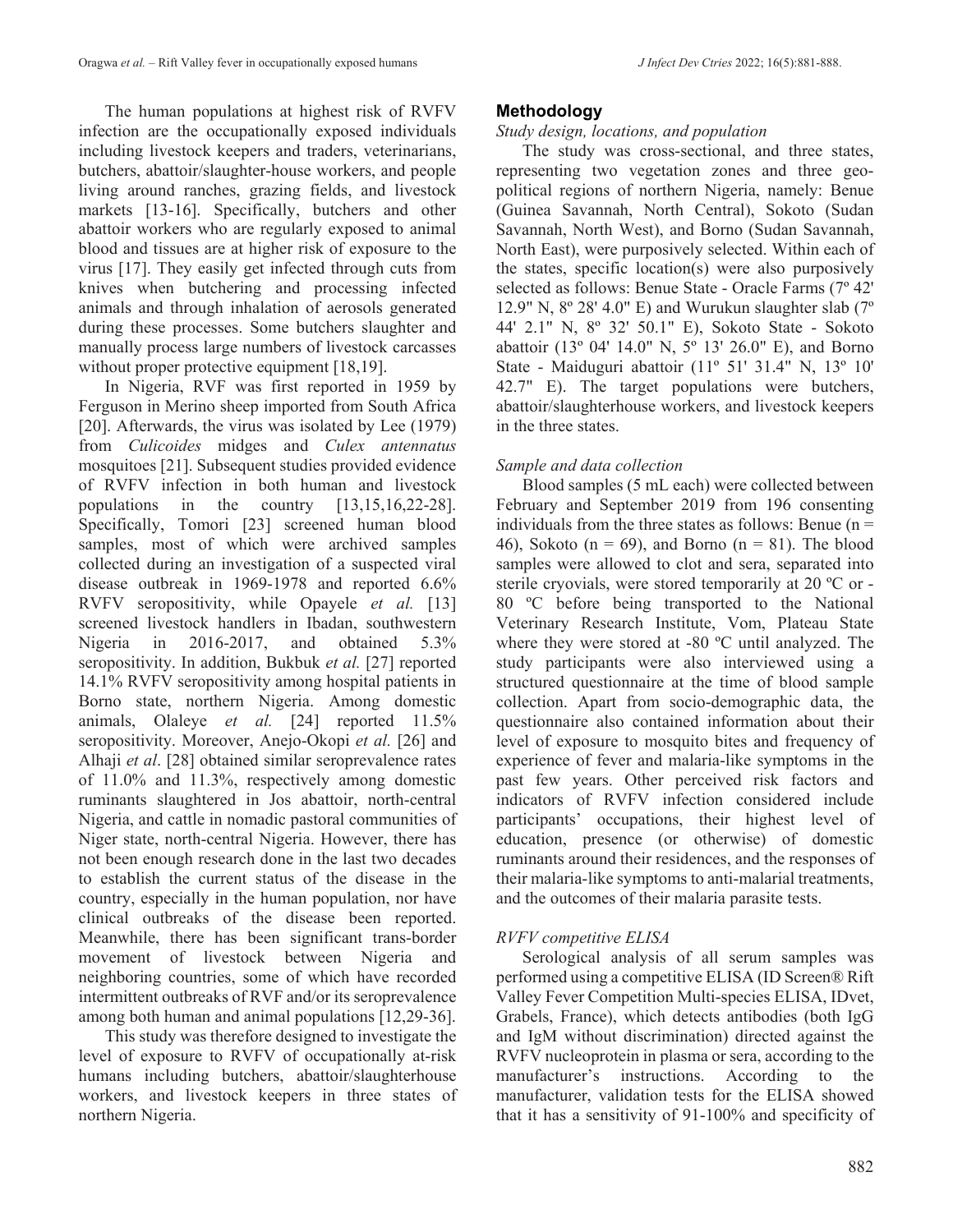100%. The optical density (OD) value obtained for each sample, compared to the mean OD value of the negative controls, was used to calculate the Sample/Negative percentage ( $S/N\%$ ) based on the formula:  $S/N<sub>sample</sub>$ = OD<sub>sample</sub> / OD<sub>negative control</sub> x 100. Samples with S/N% values  $\leq 40\%$  and  $> 50\%$  were considered positive and negative, respectively, while those with values between 40% and 50% were considered doubtful.

#### *Data analysis*

Data obtained from the completed questionnaires and ELISA results were analyzed using descriptive statistics, correlations, and chi-squared test to establish differences or associations between participants' variables and prevalence rates. The statistical package, SPSS version 16.0 for Windows (SPSS Inc., Chicago, IL, USA) and Microsoft Excel software were used for the analyses, and p values  $\leq 0.05$  were considered statistically significant.

#### *Ethical approval*

Ethical approval to undertake this study was obtained from the University of Ibadan/University College Hospital Ethics Committee (UI/EC/18/0681).

## **Results**

## *Study participants*

A total of 196 consenting individuals participated in this study from the three states. All of them were males, with age ranging from category "1-20 years" to "above 60 years". A total of 46, 69, and 81 participants were recruited from Benue, Sokoto, and Borno states, respectively (Table 1). Of the 46 participants from Benue state, 20 were livestock keepers, while the remaining 26 and all the other participants from other states were butchers and abattoir workers.

#### *Seropositivity of RVFV among the participants*

Out of a total of 196 serum samples collected from the three states, 39 (19.9%) were positive for RVFV antibodies while 157 (80.1%) were negative. Eight (17.4%) of 46, 15 (21.7%) of 69, and 16 (19.8%) of 81 serum samples collected from Benue, Sokoto, and Borno states, respectively were positive for antibodies against RVFV (Table 1).

#### *Risk factor analysis*

Seropositivity based on the occupation of the participants showed that 21.5% (26/121) of the butchers, 16.4% (9/55) of the abattoir/slaughterhouse workers, and 20% (4/20) of the livestock keepers had been exposed to RVFV (Table 2). A majority ( $n = 150$ , 76.5%) of them had ruminants around their residences, including 91 butchers, 40 abattoir/slaughterhouse workers, and 19 livestock keepers, while 46 did not have ruminants at home. All the 196 participants were males within age ranges of 1-20 years  $(n = 31)$ , 21-40 years (n = 119), 41-60 years (n = 38) and  $> 60$  years (n  $= 8$ ). The prevalence based on age was highest (75%,  $6/8$ ) among the oldest category of participants i.e.,  $> 60$ years. Among other age categories, the seropositivity rates were 28.9% (11/38) and 18.5% (22/119) for ages 41-60 and 21-40 years, respectively while there were no positive cases among the 1-20 years age category (0/31). These results indicate a strong association between RVFV seropositivity and age of the participants, with a higher prevalence among the older participants ( $\chi^2 = 24.6$ ,  $p = 0.001$ ) (Table 2). Additionally, 39 of the participants did not receive any formal education, while 9, 43, 84, and 21 acquired Islamic, primary, secondary, and tertiary education, respectively. Seropositivity based on the level of education of the participants showed that 25.6% (10/39), 22.2% (2/9), 20.9% (9/43), 16.7% (14/84), and

| <b>State</b> | <b>Occupation of participants</b> | No. of samples tested | No. positive | Percentage positivity |
|--------------|-----------------------------------|-----------------------|--------------|-----------------------|
| Benue        | <b>Butchers</b>                   |                       |              | 17.6                  |
|              | <b>Abattoir Workers</b>           |                       |              | 11.1                  |
|              | Livestock keepers                 | 20                    |              | 20.0                  |
|              | Overall                           | 46                    |              | 17.4                  |
| Sokoto       | <b>Butchers</b>                   | 48                    |              | 22.9                  |
|              | <b>Abattoir Workers</b>           | 21                    |              | 19.0                  |
|              | Overall                           | 69                    | 15           | 21.7                  |
| Borno        | <b>Butchers</b>                   | 56                    | 12           | 21.4                  |
|              | Abattoir workers                  | 25                    |              | 16.0                  |
|              | Overall                           | 81                    | 16           | 19.8                  |
| Overall      | <b>Butchers</b>                   | 121                   | 26           | 21.5                  |
|              | Abattoir workers                  | 55                    |              | 16.4                  |
|              | Livestock keepers                 | 20                    |              | 20.0                  |
|              | Overall                           | 196                   | 39           | 19.9                  |

**Table 1.** Distribution of RVFV antibody positivity based on States and occupations of the participants.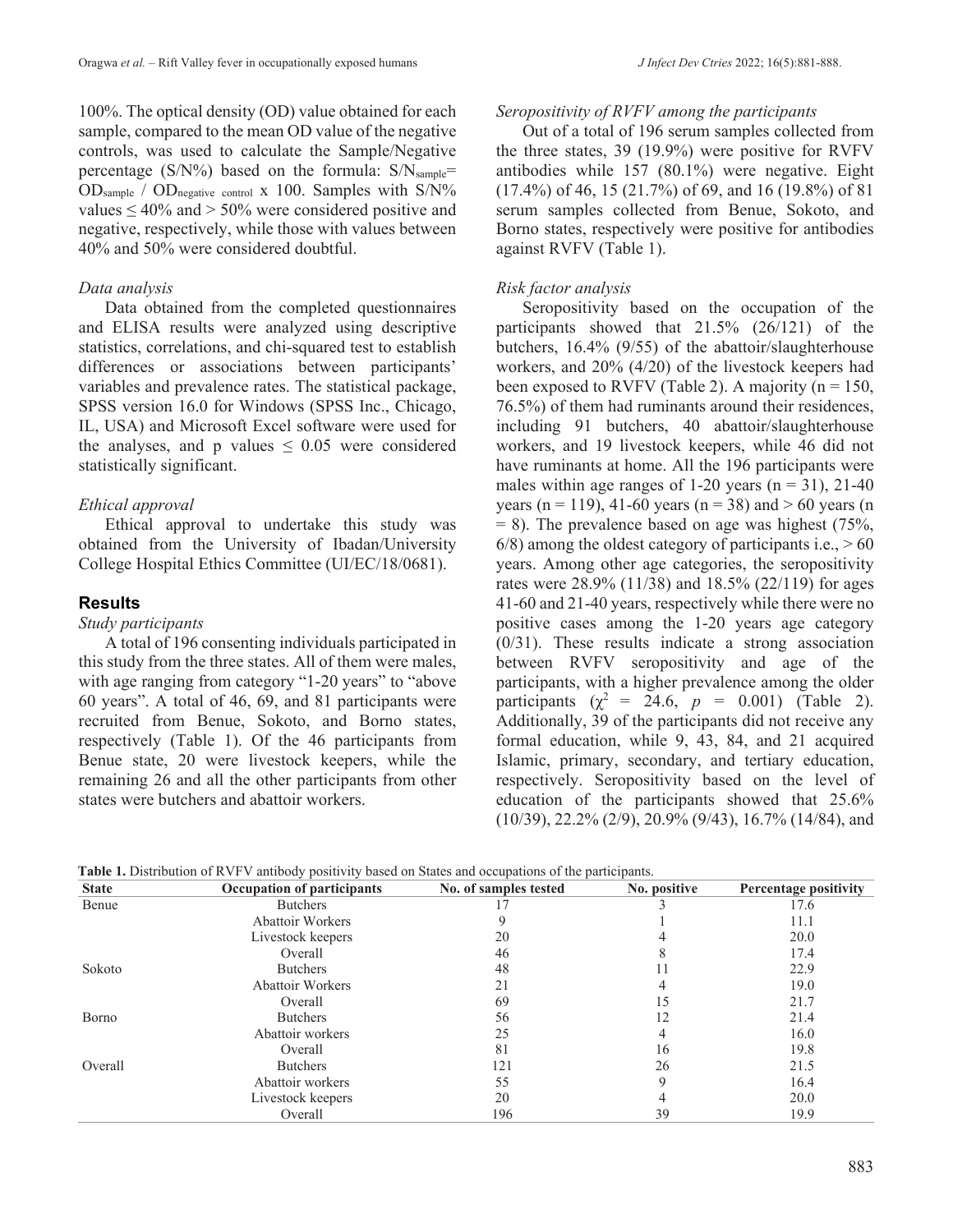19% (4/21) of those who received no formal education, or Islamic, primary, secondary, and tertiary education had anti-RVFV antibodies, respectively. There was therefore no statistically significant correlation between participants' level of education and RVFV seropositivity  $(p = 0.43)$  (Table 2).

Whereas  $94.4\%$  (n = 185) of the participants had experienced varying frequencies of mosquito bites in the last few years, only few ( $n = 11, 5.6\%$ ) reported that they were not always bitten by mosquitoes; 104 (53.1%) experienced at least five mosquito bites daily, 39 (19.9%) experienced about 1-2 bites daily, and 42 (21.4%) experienced few bites weekly. There was however no statistically significant association between RVFV seropositivity rates and frequency of mosquito bites (Table 2).

| <b>Table 2.</b> Multivariate analysis of the perceived risk factors and indicators of possible RVFV infection, and seropositivity. |  |
|------------------------------------------------------------------------------------------------------------------------------------|--|
|                                                                                                                                    |  |
|                                                                                                                                    |  |

| <b>Variables</b>                     | No. sampled | No. positive   | Seropositivity (%) | Odds ratio | Chi-square | $p$ value |
|--------------------------------------|-------------|----------------|--------------------|------------|------------|-----------|
| <b>State of sampling</b>             |             |                |                    |            |            |           |
| <b>Benue State</b>                   | 46          | $8\,$          | 17.4               | 1.056      | 0.056      | 0.813     |
| Sokoto State                         | 69          | 15             | 21.7               |            |            |           |
| <b>Borno State</b>                   | 81          | 16             | 19.8               |            |            |           |
| Age of participants **               |             |                |                    |            |            |           |
| $1-20$ years                         | 31          | $\overline{0}$ | $\overline{0}$     |            |            |           |
| $21-40$ years                        | 119         | 22             | 18.5               | 1.988      | 24.597     | 0.001     |
| $41-60$ years                        | 38          | 11             | 28.9               |            |            |           |
| Above 60 years                       | 8           | 6              | 75                 |            |            |           |
| <b>Level of education</b>            |             |                |                    |            |            |           |
| No formal education                  | 39          | 10             | 25.6               |            |            |           |
| Islamic education                    | 9           | $\overline{2}$ | 22.2               |            |            |           |
| Primary education                    | 43          | 9              | 20.9               | 0.875      | 0.624      | 0.43      |
| Secondary education                  | 84          | 14             | 16.7               |            |            |           |
| Tertiary education                   | 21          | $\overline{4}$ | 19                 |            |            |           |
| Occupation                           |             |                |                    |            |            |           |
| <b>Butcher</b>                       | 121         | 26             | 21.5               |            |            |           |
| Abattoir worker                      | 55          | 9              | 16.4               | 0.871      | 0.261      | 0.61      |
| Livestock keeper                     | 20          | $\overline{4}$ | 20                 |            |            |           |
| Have animals at home                 |             |                |                    |            |            |           |
| Yes                                  | 150         | 31             | 20.7               | 0.808      | 0.243      | 0.622     |
| N <sub>o</sub>                       | 46          | 8              | 17.4               |            |            |           |
| <b>Frequency of mosquito bites</b>   |             |                |                    |            |            |           |
| $> 5$ times daily                    | 104         | 20             | 19.2               |            |            |           |
| 1-2 times daily                      | 39          | 9              | 23.1               | 0.999      | 0.001      | 0.994     |
| Few times weekly                     | 42          | 8              | 19                 |            |            |           |
| No mosquito bite                     | 11          | $\overline{2}$ | 18.2               |            |            |           |
| <b>Frequency of illness</b>          |             |                |                    |            |            |           |
| Almost often                         | 62          | 15             | 24.2               |            |            |           |
| Once in a while                      | 108         | 19             | 17.6               | 0.802      | 0.625      | 0.429     |
| Rarely                               | 26          | 5              | 19.2               |            |            |           |
| <b>Fever involvement</b>             |             |                |                    |            |            |           |
| Always                               | 52          | 16             | 30.8               |            |            |           |
| Sometimes                            | 106         | 16             | 15.1               | 0.639      | 2.756      | 0.097     |
| Not really                           | 38          | $\tau$         | 18.4               |            |            |           |
| Malaria-like symptoms                |             |                |                    |            |            |           |
| Almost often                         | 69          | 17             | 24.6               |            |            |           |
|                                      | 95          | 17             |                    | 0.728      | 1.458      | 0.227     |
| Once in a while                      | 32          | 5              | 17.9               |            |            |           |
| Rarely                               |             |                | 15.6               |            |            |           |
| Recovery following malaria treatment |             |                |                    |            |            |           |
| Yes                                  | 92          | 15             | 16.3               |            |            |           |
| N <sub>o</sub>                       | 14          | 2              | 14.3               | 1.209      | 1.678      | 0.195     |
| Sometimes                            | 52          | 13             | 25                 |            |            |           |
| No treatment                         | 38          | 9              | 23.7               |            |            |           |
| Outcome of malaria parasite tests**  |             |                |                    |            |            |           |
| Usually positive                     | 60          | 6              | 10                 |            |            |           |
| Usually negative                     | 9           | $\mathbf{1}$   | 11.1               | 1.356      | 4.662      | 0.031     |
| Sometimes positive                   | 8           | 5              | 62.5               |            |            |           |
| No malaria test                      | 119         | 27             | 22.7               |            |            |           |

\*\*=*significant association exists at p ≤ 0.05*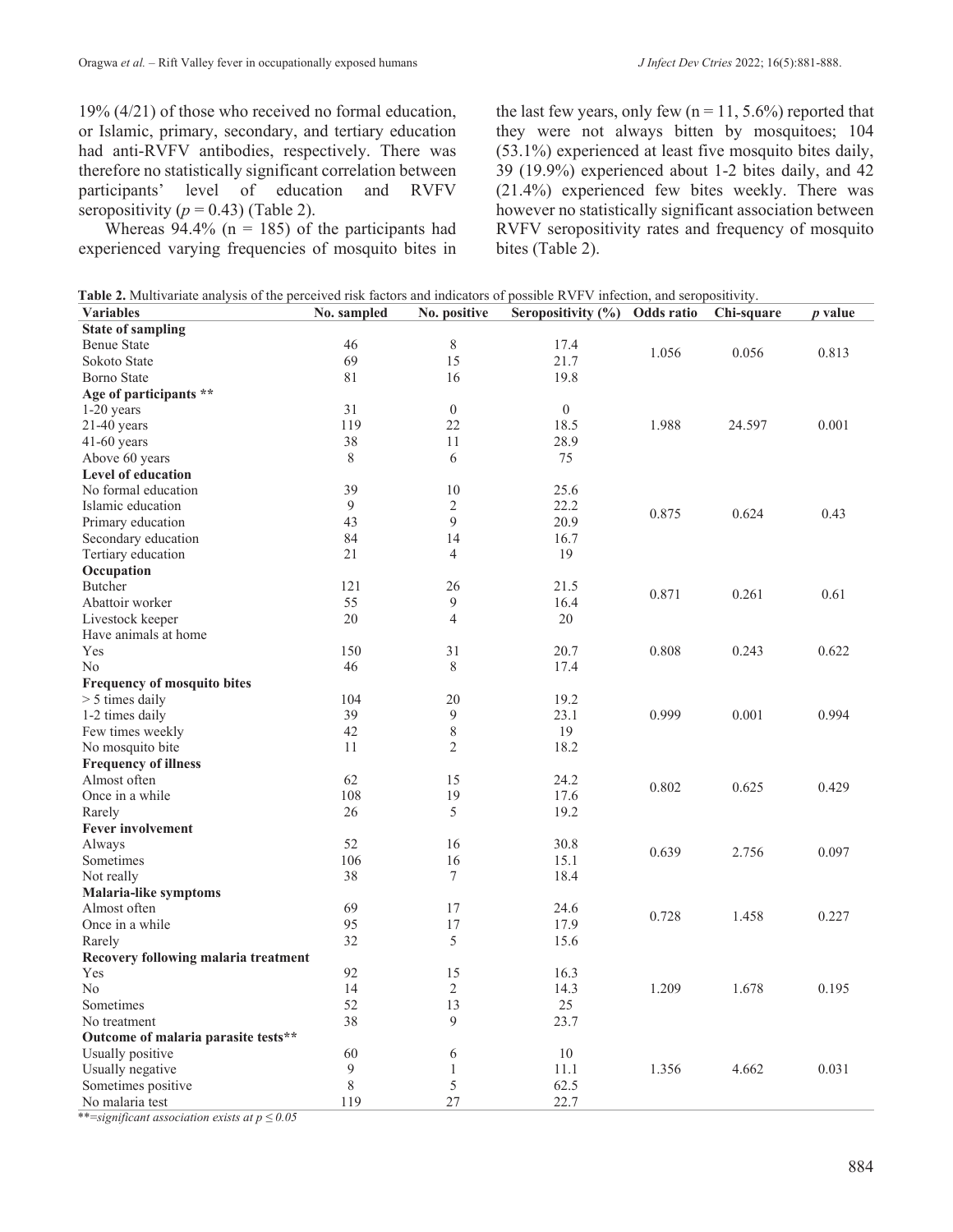#### *Indicators of possible RVFV exposure*

Most participants ( $n = 170, 86.7\%$ ) reported that they experienced intermittent illnesses over the time (ranging from the time of sampling to few years in the retrospective), which sometimes involved fevers in 158 (80.6%) of them. Development of malaria-like symptoms during such illnesses was reported to occur "almost often" and "once in a while" by  $35.2\%$  (n = 69) and 48.5% ( $n = 95$ ) of the participants, respectively (Figure 1). Following such illnesses, 60.7% of them reported that they did not visit any healthcare facility for malaria parasite test (i.e., microscopic examination of thick and thin blood smears) but rather embarked on self-medication with anti-malarial drugs. Only 92 (46.9%) of the participants reported impressive recovery following such medications while the rest did not. Among the  $60.7\%$  (n = 119) that usually embarked on self-medication,  $22.7\%$  (n = 27) were seropositive for RVFV. Likewise, among those that usually tested for malaria before the commencement of treatment, 10% (6/60), 11.1% (1/9), and 62.5% (5/8) reported having 'usually positive', 'usually negative', and 'sometimes positive' results, respectively. There is therefore a strong correlation between the outcome of malaria tests and seropositivity  $(p = 0.031)$  (Table 2). The details of seropositivity based on indicators of possible RVFV infection among the participants is shown in Table 2. Although many of the factors considered showed positive association with RVFV seropositivity among the participants, it was only in few, i.e., "age" and "outcome of malaria test", that the associations were statistically significant (Table 2).



#### Figure 1. Association between RVFV seropositivity and experience of fever and malaria-like symptoms.

#### **Discussion**

Rift Valley fever is considered as one of the most important viral zoonoses in Africa [37], with domestic ruminants being the main hosts of the virus in West Africa. Human cases of the disease are mainly caused by virus exposure following abortion or slaughtering of viremic animals [38]. The focus of this study was to investigate the prevalence of antibodies against RVFV in occupationally exposed persons, including butchers, abattoir/slaughterhouse workers, and livestock keepers, in three states representing two vegetation zones of northern Nigeria. The detection of a 19.9% overall seropositivity of RVFV antibodies in these individuals indicates that approximately one-fifth of the human population sampled in the study area was seropositive for RVFV. This is quite instructive considering that RVF outbreak has not been previously reported in Nigeria, although virological and serological evidences of RVFV infection in humans and animals exist [13,15,16,22-28,39].

The ELISA technique used in this study detected both IgG and IgM antibodies, and thus did not differentiate between past and recent infections. These findings further confirm the possibility of continued occurrence of RVFV infections in the country despite the absence of outbreaks. This absence of RVFV outbreaks despite the existence of environmental and ecological factors that favor vector abundance such as unusually heavy rainfall with attendant flooding, and presence of pools of water that support mosquito breeding, may be due to poor disease surveillance and is consistent with the findings of Bolajoko and Babalobi in 2011 [40], who reported gross inadequacies in the disease surveillance and reporting systems in Oyo state, southwest Nigeria, a finding that may likely apply to the entire country.

The 19.9% RVFV seropositivity obtained in this study is higher than previously reported in human populations across the country: 6.6% reported in mostly archived samples collected from the general human population during an investigation of a suspected viral disease outbreak in 1969-1978 [23], 2.5% from a general population sampling conducted in different parts of the country [39], 14.8% in a diverse population including livestock farmers, butchers, wildlife rangers, health workers, and the general population (school teachers, office clerks and traders), from different ecological zones of the country in 1985-1989 [16], 14.1% in hospital patients in Borno state, northern Nigeria [27], and 5.3% among livestock handlers in Ibadan, southwestern Nigeria in 2016-2017 [13]. Worthy of note in the study of Olaleye *et al.* [16] is the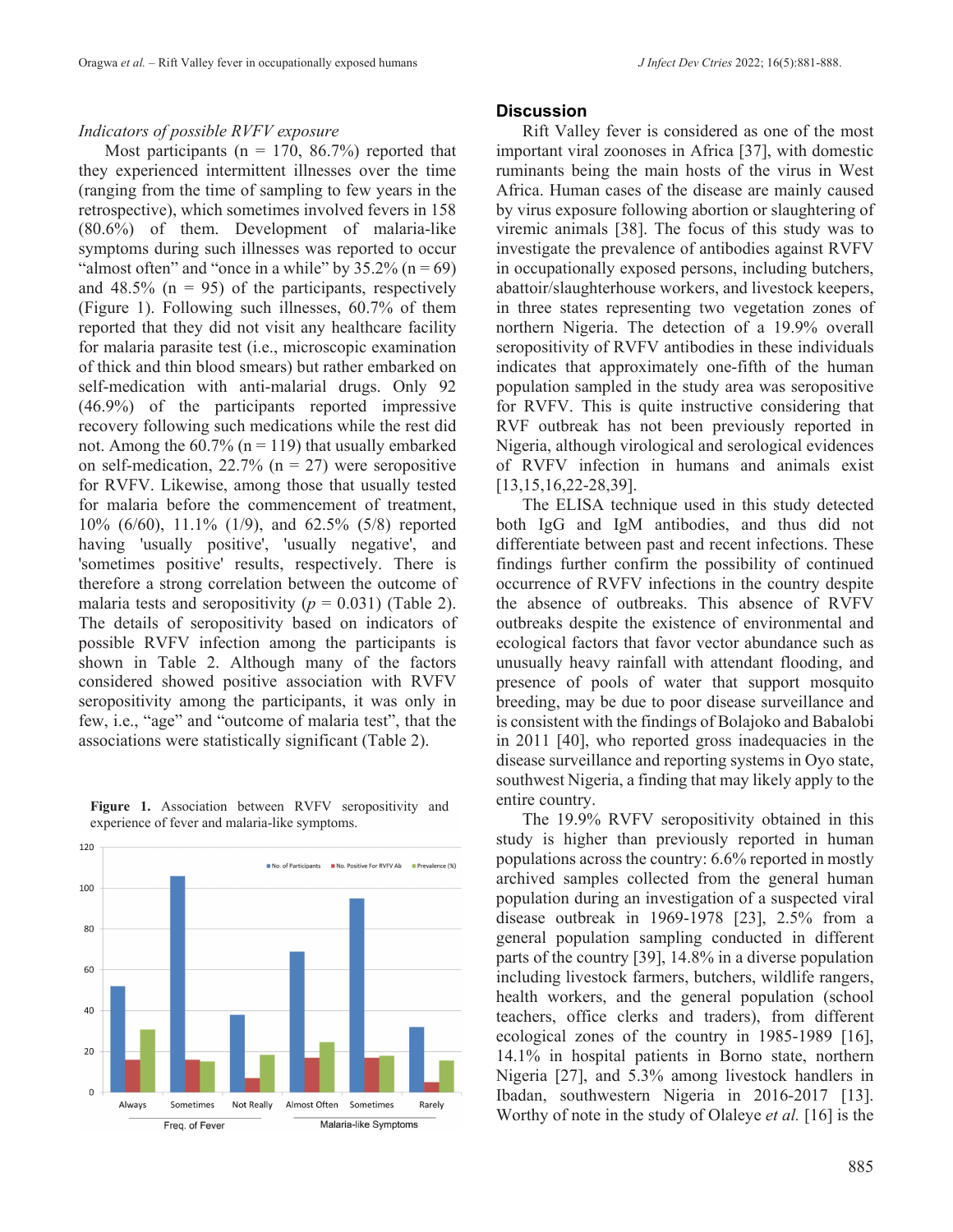reporting of much higher seropositivity among the butchers, livestock farmers, and wildlife rangers compared to the general population. The higher RVFV seropositivity obtained in the present study compared to most of the previous ones suggests increased occurrence of RVFV infections in the country, but could also be due to the fact that the target populations of the current study were occupationally exposed individuals who are considered to be at higher risk of RVFV infection compared to the human populations tested in some of the previous studies.

Further, a comparison of the RVFV seropositivity rate obtained in this study with those from reports in other African countries shows that it is higher than the 3.3% reported in a large inter-epidemic serological survey of rural populations in Gabon [41], 4.0% among different occupational groups during an inter-epidemic period in Tanzania [42], and 15% among occupationally exposed populations in South Africa [43]. A further comparison of the results of this study with some others outside the African continent shows that it is higher than the 4.9% seroprevalence reported in a region-wide serological survey conducted in the urban and rural areas of Mersin province, Turkey [44], and the 0.75% IgG seropositivity among slaughterhouse workers and livestock handlers in seven non-epidemic regions of Saudi Arabia [45].

The higher RVFV seropositivity rates obtained in this study for the extreme northern States of Sokoto and Borno (21.7% and 19.8%, respectively) compared to Benue State (17.4%) (Table 1), may be related to the fact that they share international borders with neighboring countries that have previously reported evidences of RVFV infections, including Niger Republic, Republic of Chad and Cameroon [12,29-36]. It is known that these borders are porous and not properly monitored, thus allowing unhindered movement of domestic ruminants, some of which may be infected. This poses a great risk, not only for transborder transmission of RVF, but also for possible importation and spread of other transboundary and emerging diseases of zoonotic importance in Nigeria.

The RVFV seropositivity rates obtained in this study showed an increase with advancement in age of participants, with those older than 60 years having the highest seropositivity (75.0%), while the 1-20 years age group had no seropositive cases (Table 2). This positive association between age and seropositivity could be because participants in the older age groups had been exposed to RVFV-infected animals for longer periods of time. Although a majority ( $n = 185$ , 94.4%) of the participants in this study reported different levels of exposure to mosquito bites, there was no association between frequency of mosquito bites and RVFV seropositivity. This suggests that the main route of exposure of these individuals to RVFV infection may not be mosquito bites. This possibility is corroborated by the fact that about 89.8% of the participants were butchers and abattoir workers who regularly got exposed to blood, other bodily fluids, tissues and animal products, and aborted fetuses of slaughtered animals. Some of the risky practices they engaged in that could predispose them to RVFV infection include slaughtering, evisceration and processing of raw meat without personal protective equipment (PPE) such as gloves, aprons, goggles, and gumboots [19], as well as blowing air with their bare mouths into the subcutaneous tissue of small ruminants to enhance flaying, which is a common practice in many abattoirs in Nigeria. In addition, some of them were observed to have open wounds from knife cuts on their hands, which puts them at high risk of contracting RVFV from infected animal fluids and tissues. Indeed, slaughtering of infected animals has been reported to increase the risk of infection through inhalation of aerosols generated during the process, especially when traditional slaughtering methods are practiced [46,47]. Therefore, these behavioral practices, which are of public health significance, make the abattoirs and slaughterhouses high-risk environments that provide excellent prospects for transmission of disease agents from animals to humans.

About 83.7% ( $n = 164$ ) of the participants reported that they had been having malaria-like illness sporadically in the past few years, with different frequencies of fever involvement in 80.6% ( $n = 158$ ) of them. These findings were positively associated with RVFV seropositivity as participants with more frequent fevers and malaria symptoms had higher RVFV seroprevalence rates compared to other categories of participants (Figure 1, Table 2). It is possible that some RVF cases might have been misdiagnosed as malaria since RVF also presents with fever and malaria-like symptoms, thus contributing to the under-reporting of the disease in Nigeria. The consequent silent infections with the virus underscore the inadequacy of arboviral disease surveillance and reporting systems in the country.

# **Conclusions**

The findings of this study provide evidence of RVFV infection among occupationally exposed individuals in Nigeria even though no clinical outbreak of the disease has previously been reported in the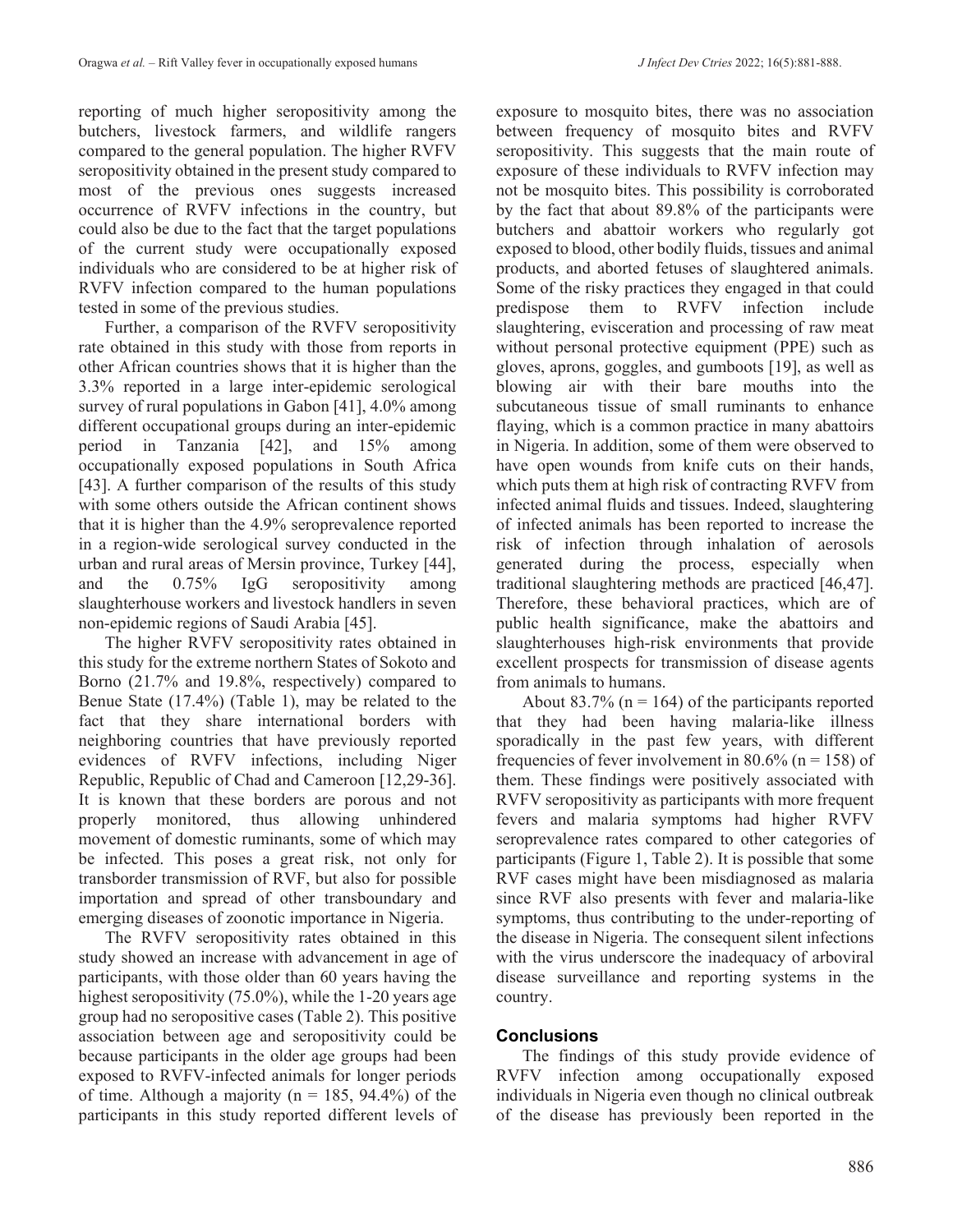country. There is need for continuous surveillance and reporting of RVF and/or RVF-like illnesses among animals and at-risk human populations such as butchers, abattoir workers, livestock keepers, pastoralists, and veterinarians in order to better define the epidemiology of the disease in Nigeria. Further, since there is currently no licensed RVF vaccine for use in humans, early detection and disease prevention measures including public health education aimed at achieving behavioral modifications among occupationally at-risk populations such as those involved in the current study, are recommended. According to de St. Maurice *et al.* [48], such educational programs should encourage increased hand hygiene and the use of PPE during care of sick animals and slaughtering, emphasize methods of reducing mosquito bites, and promote safe consumption of meats and dairy.

#### **Acknowledgements**

The authors thank the Management and Staff of the abattoirs in Maiduguri (Borno State) and Sokoto (Sokoto State), the slaughter slab at Wurukun, Makurdi (Benue State), as well as Oracle Farm (Benue State), from where samples were collected for this study.

#### **Authors' Contributions**

Conceptualization (AOO and DOO); Sample Collection, Laboratory and Data analyses (AOO and FCO); Original draft preparation (AOO); Review and editing (AOO and DOO). All authors read and approved the final version of the manuscript

#### **References**

- 1. Daubney R, Hudson JR, Gamham PC (1931) Enzootic hepatitis or Rift Valley fever. An undescribed virus disease of sheep, cattle and man from east Africa. J Path and Bact 34: 545–579.
- 2. Daubney R, Hudson JR (1932) Rift Valley fever. J Lancet 219: 611–612.
- 3. Adeyeye AA, Ekong PS, Pilau NN (2011) Rift Valley fever: The Nigerian story. Vet Ital 47: 35-40.
- 4. International Committee on Taxonomy of Viruses (ICTV) (2020) ICTV Master species list 2019.v1 (MSL35). Available: https://talk.ictvonline.org/files/master-specieslists/m/msl/9601. Accessed: 20 May 2020.
- 5. Woods CW, Karpati AM, Grein T, McCarthy N, Gaturuku P, Muchiri E, Dunster L, Henderson A, Khan AS, Swanepoel R, Bonmarin I, Martin L, Mann P, Smoak BL, Ryan M, Ksiazek TG, Arthur RR, Ndikuyeze A, Agata NN, Peters CJ, World Health Organization Hemorrhagic Fever Task Force (2002) An outbreak of Rift Valley fever in northeastern Kenya, 1997-98. Emerg Infect Dis 8: 138–144.
- 6. Anyangu AS, Gould LH, Sharif SK, Nguku PM, Omolo JO, Mutonga D, Rao CY, Lederman ER, Schnabel D, Paweska JT, Katz M, Hightower A, Njenga MK, Feikin DR, Breiman RF

(2010) Risk factors for severe Rift Valley fever infection in Kenya, 2007. Am J Trop Med Hyg 83: 14–21.

- 7. Lancelota R, Beral M, Rakotoharinome VM, Andriamandimby S, Heraud J, Coste C, Apolloni A, Squarzoni-Diaw C, de La Rocque S, Formenty PB, Bouyer J, Wint GR, Cardinale E (2017) Drivers of Rift Valley fever epidemics in Madagascar. Proc Natl Acad Sci 114: 938–943.
- 8. Smith HA, Jones TC, Hunt RD (1972) Diseases caused by viruses- Rift Valley fever. In Lea, Febiger, editors. Veterinary Pathology, 4th Ed. Philadelphia. 471-474.
- 9. Morrill JC (2001) Rift Valley fever in animals and humans. In Goodman DE, editor. Zoonoses, animal diseases that affect man. Washington: Christian Veterinary Missions. 49-56.
- 10. Gerdes GH (2004) Rift Valley fever. Rev. Sci. Tech. Off. Int. Epizoot 23: 613–623.
- 11. Pépin M (2011) Rift Valley fever. Med Mal Infect 41: 322– 329.
- 12. Tambo E, Olalubi OA, Sacko M (2016) Rift Valley fever epidemic in Niger near border with Mali. Lancet Infect Dis 16: 1319–1320.
- 13. Opayele AV, Odaibo GN, Olaleye OD (2018) Rift Valley fever virus infection among livestock handlers in Ibadan, Nigeria. J Immunoassay Immunochem 39: 609-621.
- 14. Al-Azraqi TA, El-Mekki AA, Mahfouz AA (2013) Exposure of abattoirs workers to Rift Valley fever virus infection in southwestern Saudi Arabia. Open J Prev Med 3: 28-31.
- 15. Oluwayelu DO, Adebiyi A, Tomori O (2018) Endemic and emerging arboviral diseases of livestock in Nigeria: A review. Parasit Vectors 11: 337
- 16. Olaleye OD, Tomori O, Ladipo MA, Schmidt HZ (1996) Rift Valley fever in Nigeria: Infections in humans. Rev Sci Tech Off Int Epiz 15: 923-935.
- 17. Abu-Elyazeed R, El-Sharkawy S, Olson J, Botros B, Soliman A, Salib A, Cummings C, Arthur R (1996) Prevalence of anti-Rift-Valley-fever IgM antibody in abattoir workers in the Nile delta during the 1993 outbreak in Egypt. Bull World Health Organ 74: 155–158.
- 18. Adeyemo OK, Adeyemi IG, Awosanya EJ (2009) Cattle cruelty and risks of meat contamination at Akinyele cattle market and slaughter slab in Oyo State, Nigeria. Trop Anim Health Prod 41: 1715–1721.
- 19. Tekki IS, Nwankpa ND, Dashe Y, Owolodun O, Elisha L (2012) Abattoir management: A case report of a local abattoir in Jos South, Plateau State, Nigeria. Vom J Vet Sci 9: 40–46.
- 20. Ferguson W (1959) Identification of Rift Valley fever in Nigeria. Bull Epiz Dis Afr 7: 317-318.
- 21. Lee VH (1979) Isolation of viruses from field populations of Culicoides (Diptera: Ceratopogonidae) in Nigeria. J Med Ent 16: 76-79.
- 22. Ezeifeka GO, Umoh JU, Belino ED, Ezeokoli CD (1982) A serological survey for Rift Valley fever antibodies in food animals in Kaduna and Sokoto States of Nigeria. Int J Zoonoses. 9: 147-151.
- 23. Tomori O (1980) Rift Valley fever virus infection in man in Nigeria. J Med Virol 5: 343-350.
- 24. Olaleye OD, Tomori O, Schmitz H (1996) Rift Valley fever in Nigeria: Infections in domestic animals. Rev Sci Tech Off Int Epiz 15: 937–946.
- 25. Opayele AV, Ndiana LA, Odaibo GN, Olaleye DO (2019) Serological evidence of Rift Valley fever virus infection in slaughtered ruminants in Nigeria. J Immunoassay Immunochem 40: 367–377.